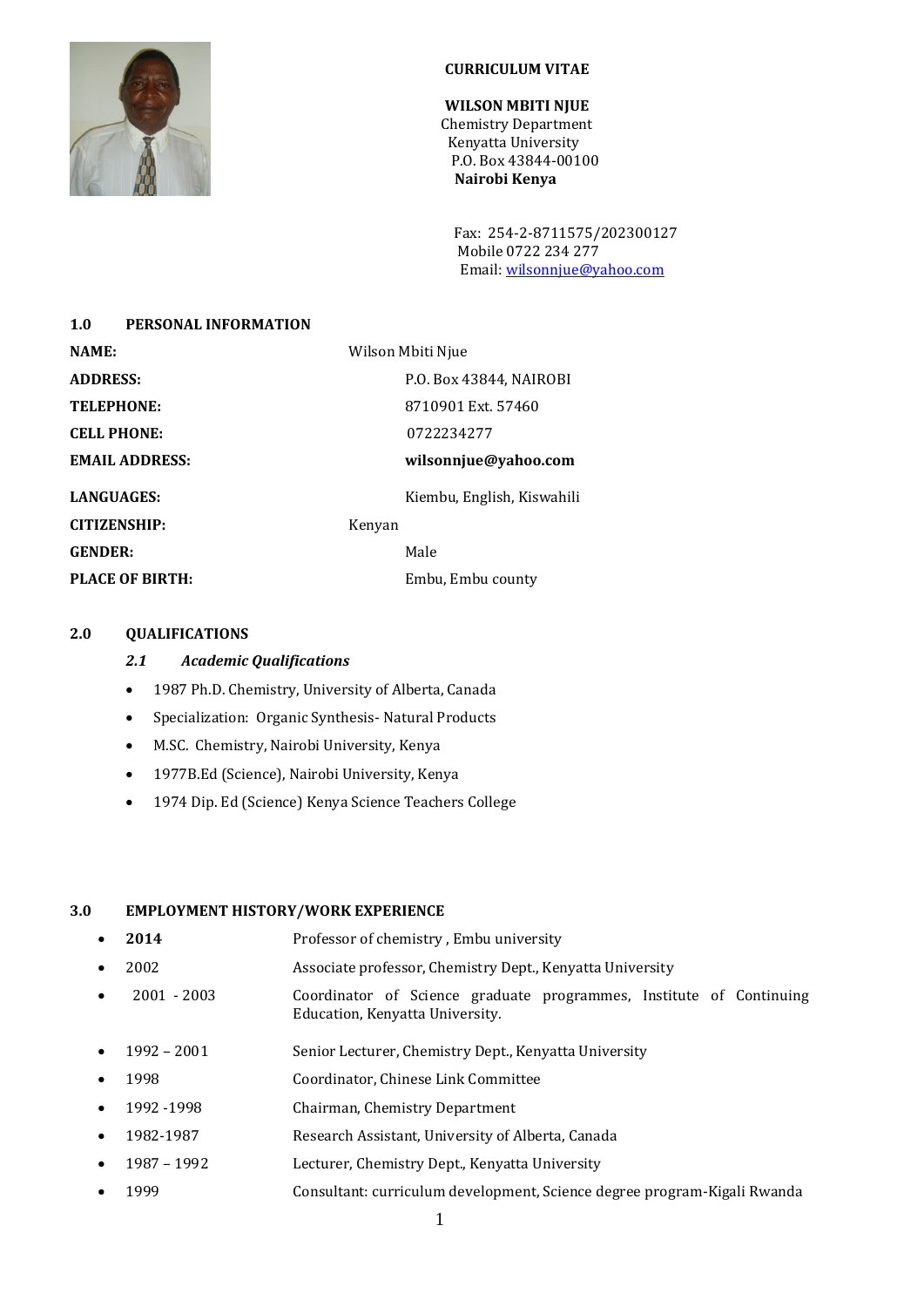- 1995-2004 Dept. Coordinator for Postgraduate Academic programmes.
- 1995 World Bank Equipment Procurement Committee member
- 1991 1992 Coordinator & Area Supervisor, Teaching Practice, Embu and Kirinyaga Districts.
- 1980 -1987 Tutorial Fellow, Chemistry Dept., Kenyatta University

### **4.0 ADMINISTRATIVE RESPONSIBILITIES**

### **4.1 At Kenyatta University**

- 2007 2013 Director, Kenyatta University Kitui Campus
- 2006 2007 Director, Centre for Self Sponsored Programs
- 2003 2004 Director, University Income Generating Activities (IGA)
- 1992 1998 Chairman, Chemistry Department
- 1999 Ag. Dean, Faculty of Science, Kenyatta University

### **5.0 FELLOWSHIPS**

|           | 1980 - 1987 | Canadian Commonwealth Scholarship                                                                                                        |
|-----------|-------------|------------------------------------------------------------------------------------------------------------------------------------------|
|           |             | Research Supervisor, John Hopkins Hospital sponsored research on<br>1991<br>Information Education Communication for the Family Planning. |
| $\bullet$ | 1991 - 1993 | Consultant Trainer of American Peace Corps, Science Teachers, Naivasha<br><b>Training Centre</b>                                         |
|           | 1987        | Research Fellow, Chemistry Dept., University of Alberta,<br>Canada.                                                                      |
|           | 1993        | Organic Synthesis Training Course, Banglore, India, December,                                                                            |
|           | 1992        | Four months training on Pedagogy, University of Leeds, Leeds, England, 1992.                                                             |
|           | 1998        | Training Workshop on Scientific writing, at University of Nairobi sponsored by South<br>African Chemical Society, 1998.                  |
|           | 1992        | Towards excellence in Teaching and Research, German<br>Foundation for<br>International Development (DSE), Mombasa, 1992                  |

### **6.0 POSTGRADUATE SUPERVISION**

**6.1 Ph.D Supervision 6.1.1. Completed**

**2004**

 **Alphonse W. Wanyonyi**  "Molluscicidal and antimicrobial activity of solanum species"

### **6.1.2 On going**

 **2016**

**Rose B. Oyugi**

**"**BisphenolA as an emerging environmental chemical pollutant"

**6.2 Masters Supervision**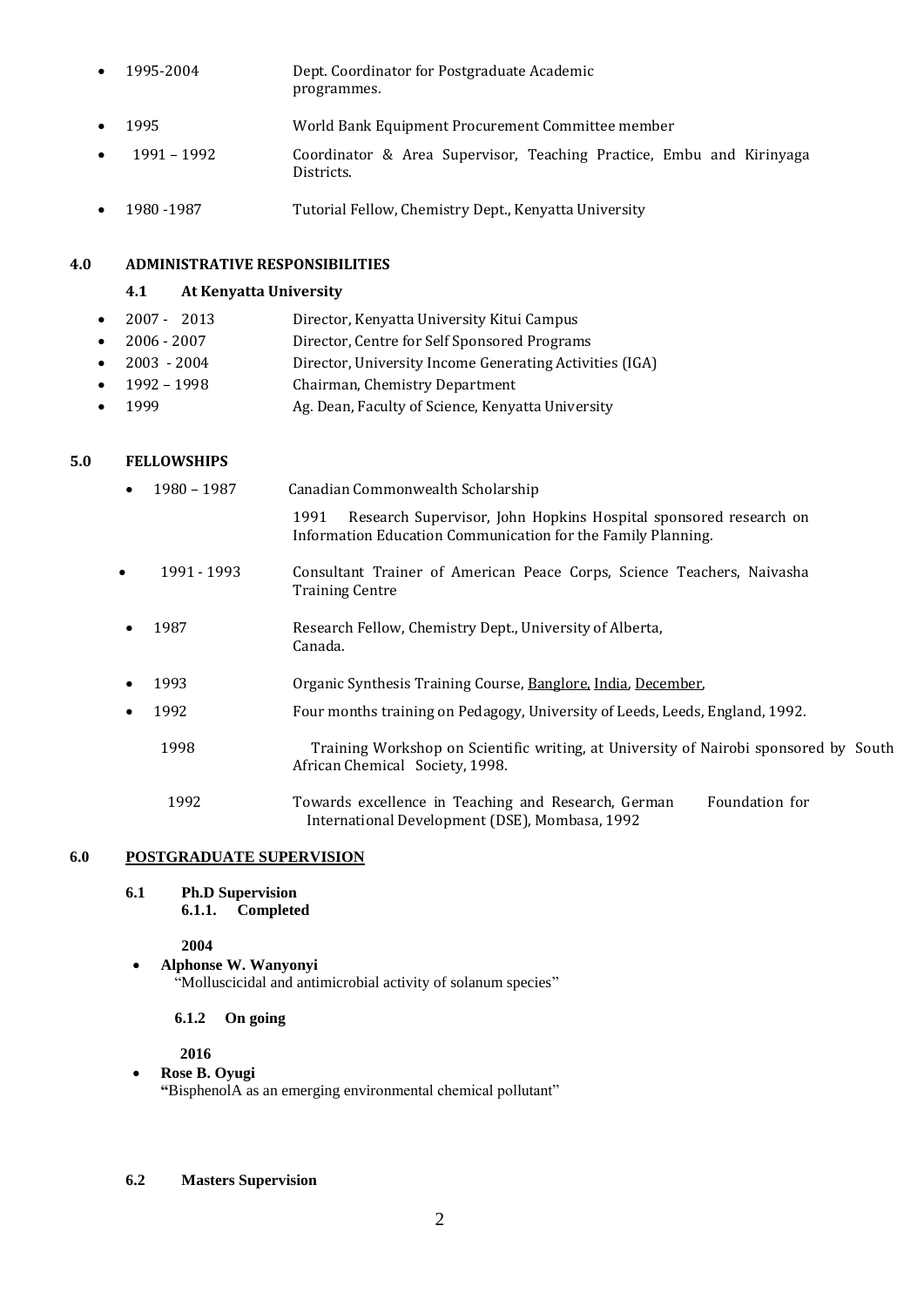## **6.2 Completed**

### **2019**

### **Kithokoi Jackson (B.Ed. Sci.) Reg. No. I56/33673/2015**

 Biosythesis of silver nanoparticles using plant extracts and also intensified by sonochemichal methods and their antimicrobial activity

### **Peninnah Mueni Reg. No**.**I56/29384/2014**

Assessment of citrulline in cucurbitas , fruits/seeds , vegetables and nuts

### **2020**

### **Belinda Syangu(BSc.) Reg. No.I56/ 38350/ 2016**

Assessment of antioxidant activity, antiiflammatory effect, total polyphenolic and total flavonoid content in selected medicinal plants, wild non edible mushrooms and sea algae

### **Lucy A.Aduda (B.Ed,Sc.) Reg. No. I56/38349/2016**

Determination of Arsenic in rice grown in paddy fields of Ahero Irrigation Scheme, Kisumu County, Kenya

### **2018**

### **Karoki P. Kibebe (BSc.) Reg. No. I56/32260/2015**

 Determination of ochratoxinA in wheat, finger millet and sorghum grains and their products retailed in nairobi county, Kenya

**2017**

### **Njenga I kariuki Reg. No. I56/5772/2003**

Trace elements with immunological properties in some medicinal plants

**2013**

#### **Faith Mburu Reg. No. I56/10651/2006**.

" Potential toxic levels of Cyanide in Cassava grown in Kakamega, Kisii, Kitui, Thika and Nairobi."

#### **2010**

#### **Nyachoti Syprose Kemunto Reg. No. I56/10835/2006 .**

**"**Determination of thiocyanate among smokers and non-smokers using urine as a biological indicator."

#### **2008**

**Faridah H. Were M.Sc. Reg. No. I56/13112/2005**

"Use of human nails as a bio-indicator of heavy metals overload in children. "

#### **2006**

 **Grace Muchemi M.Sc.** "Immune boosting trace elements in selected food grains in Kenya."

#### **Ngugi Mathew Piero Reg. No. I56/7212/2002**

"Evaluation of hypoglyceamic activity of some Kenyan plants used in traditional medicine for treatment of diabetic mellitus."

#### **Murugi Joan Njagi Reg. No. I56/7257/2002 M.Sc**

"Hypoglycemic effects of some antidiabetic plants used in traditional medicine in Kenya."

#### **Cromwel Kibiti Reg. No. I56/7263/2002**

"Determination of hypoglycaemic potentials from some Kenyan plants used in traditional medicine."

### **2003**

#### **Francis.W. Muregi**

"Anti-plasmodial activity of some Kenyan medicinal plants singly and in combination with chloroquine."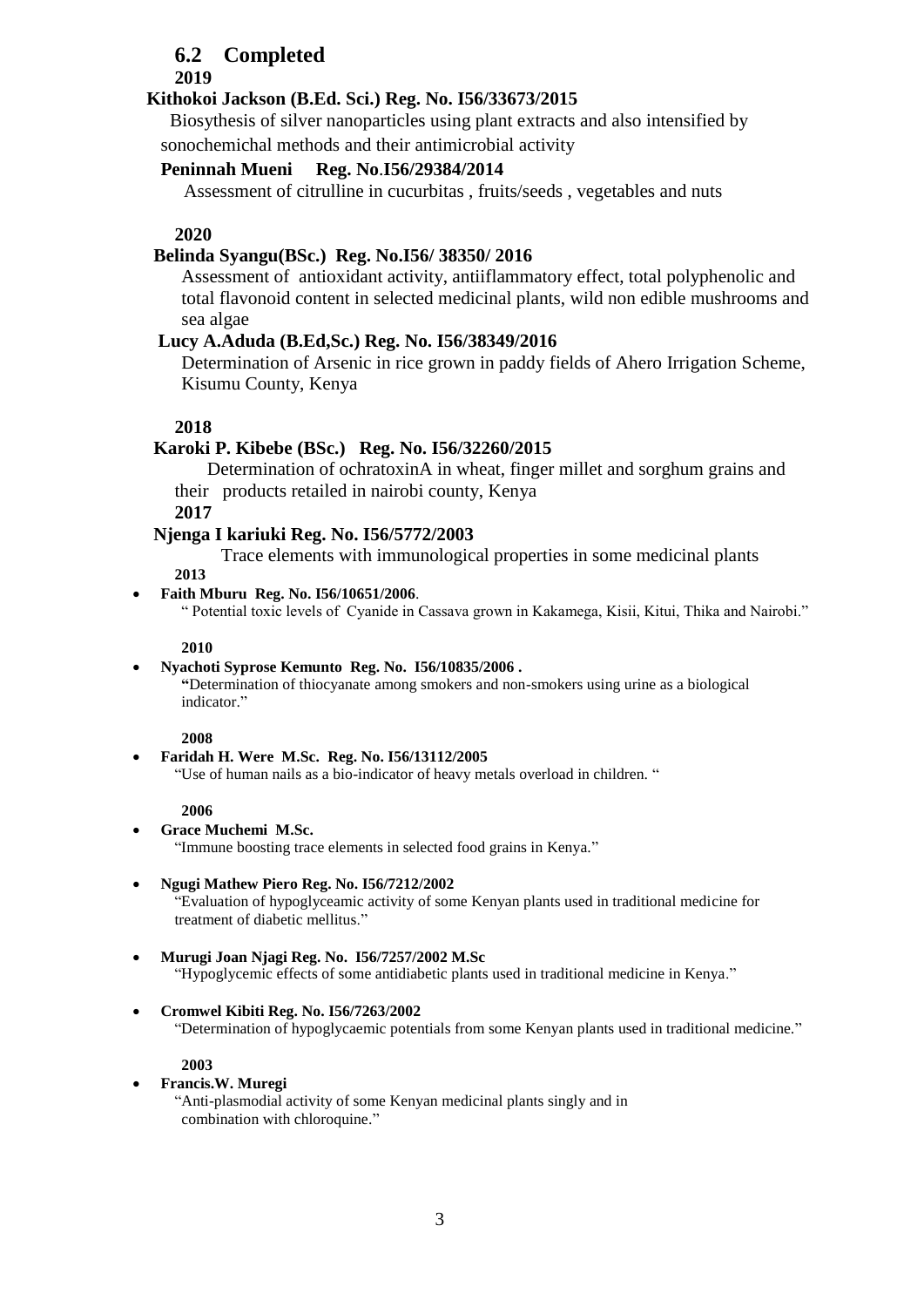**2002**

## **Jackson Kiptoo**

"Assessment of the levels of some toxic and anti-nutritional substances in Kenyan coffee pulp."

# **6.2.2. On Going**

## **2021**

## **Akuma Erick Mayieka (B.Ed. Science) Reg. No.I56/27639/2018**

Bioaccumulation and Transfer factor of heavy metals in three edible *amaranthus* species and Potential Health Risk.

## **Murungi Emily Kawira Reg.No. I56/CE/25200/201**

Synthesis of silver and copper (ii) oxide nanoparticles mediated by selected seaweeds and evaluation of their antioxidant and cytotoxic activity

## **2020**

## **Nyandondi Osbon John (B. Ed. Sci.) Reg.No. I56/37351/2017**

levels of Toxic Heavy Metals in human nail samples among welders and mechanics in kisii county, kenya

## **Murage Mary Njeri (B.Ed.Sci) Reg.No. I56/CE/34852/2016**

Antioxidant activity, Total phenolic content and cytotoxicity activity of selected cassava(*maniholt esculenta*) cultivars

## **2018**

## **Kiplangat S. Alice (Bsc.Sci.) Reg.No. I56/38004/2016**

Determination of Arsenic in Water from selected Boreholes in Nairobi City County, Kenya

## **2017**

## **Otieno Rollyne Achieng (B.Ed. Sc.) Reg.No. I56/37033/2016**

Determination of bisphenol A (BPA) leached from polycarbonate baby feeding bottles and food cans in Nairobi County, Kenya

## **2016**

 **Mwidadi Omar(Bsc.) Reg. No**.**I56 /27958/2014** Acrylamide in fried /baked potato food products in Central Business.District. Mombasa city. **Maina Mary Wangui Reg. No. I56/CE/27063/2013**

Synthesis of Nanostructured Zeolite Catalysts and Transformation of Organic Compounds.

**2012**

## **Juma Seif Reg. No. I56/13113/2005**

"Chicken Feathers as Animal Feed Supplements"

## **7.0 CONFERENCES/SEMINARS/WORKSHOPS**

**7.1 Participation in Workshop/Conferences**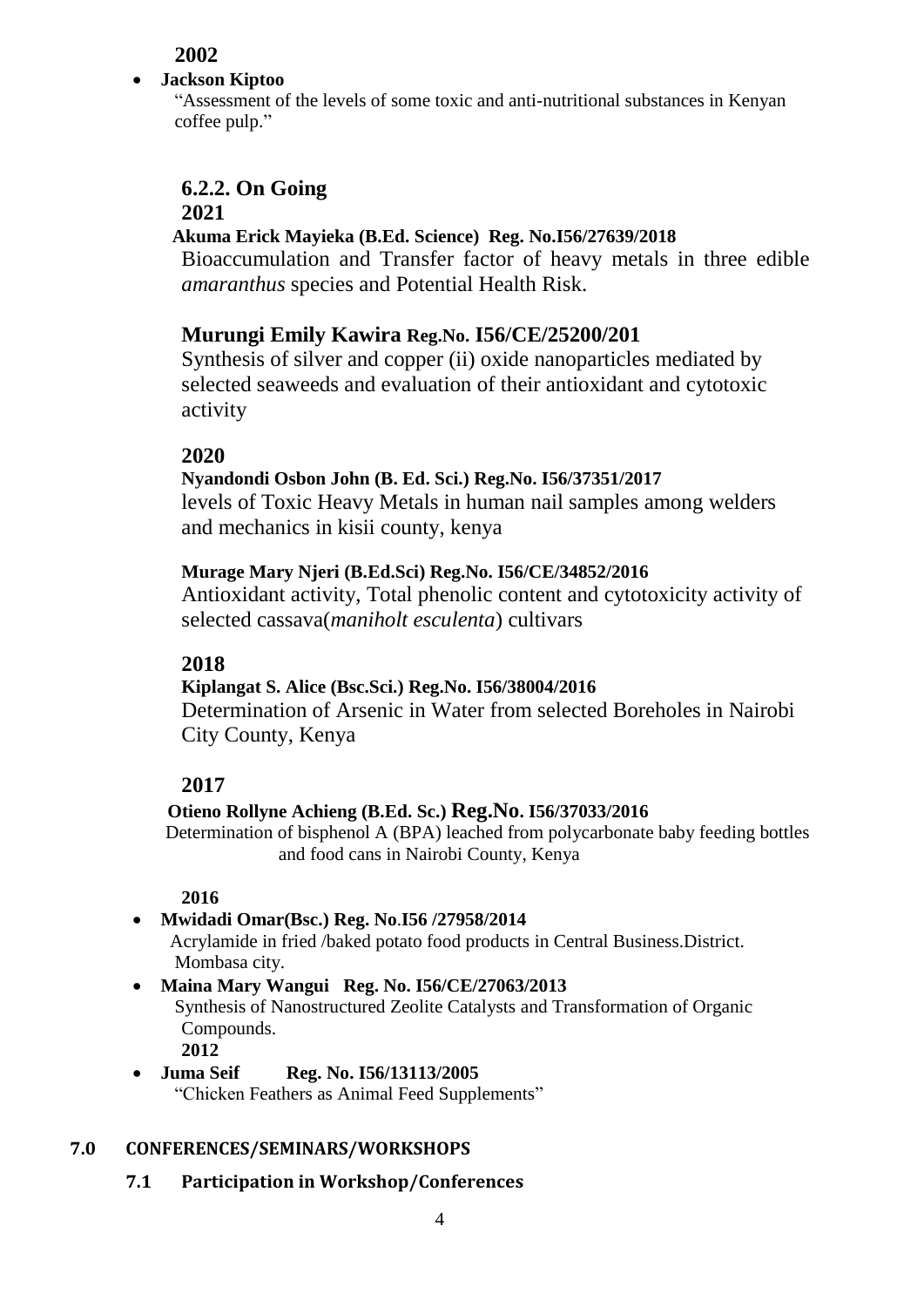- Kenya chemical society internal conference. Essential trace metal analysis in medicinal plants commonly used in Kenya. University of Nairobi. 14th-18th April 2015
- The 3<sup>rd</sup> Kenya Chemical Society International Conference. Heavy metals and Pesticides determination in Marine plants, sediments and sea water along Mombasa Coastline.Jomo Kenyatta University of Agriculture and Technology. 16th - 20th August 1999.
- Theoretical Chemistry in Africa Workshop Mini Labs in the teaching of chemistry. (Paper presented) University of Nairobi, Kenya. 2nd - 6th November, 1998.
- EPO -ARIPO Workshop on Intellectual Property. University of Nairobi, Kenya.16th 18th November, 1998.

## **7.2 Presentation of papers at Academic and Professional Conferences**

- $2<sup>nd</sup>$  Scientific conference. KMTC, Nairobi.  $9<sup>th</sup> 11<sup>th</sup>$  May 2012. Cassava Toxicity and other associated diseases.
- Kenya Chemical Society Conference. Finger nails as bio-indicator of heavy metals body over load. Mombasa, September 2009.
- Kenya Chemical Society 5<sup>th</sup> International Conference. Kenyatta University, August, 2006:
	- (a) Immune Boosting Trace Metals in food grains consumed in Kenya.
	- (b) Molluscicidal steroid alkaloids from solanum aculeastrum and solanum orundo
	- 1<sup>st</sup> African Congress on Biology and Health. A survey of Medicinal plants traditionally used in cure of highland Malaria. University of Setif, Algeria, April 23 - 25, 2000.
		- Kenya Chemical Society conference. Use of thiolmalonates in Organic synthesis. Moi University, Eldoret, Kenya. June, 1997.
	- Inaugural conference, Kenya Chemical society. Synthetic studies of Clovane-diol, University of Nairobi, Kenya June 1994.
		- Royal Society of Chemistry conference. Research and Teaching of Chemistry in Developing Countries. Imperial College, London, England, 1992.

### **7.3 Convening and co-ordinating Conferences**

Coordination Team Member for Kenya Chemical Society International Conference held at

Kenyatta University, August, 2006.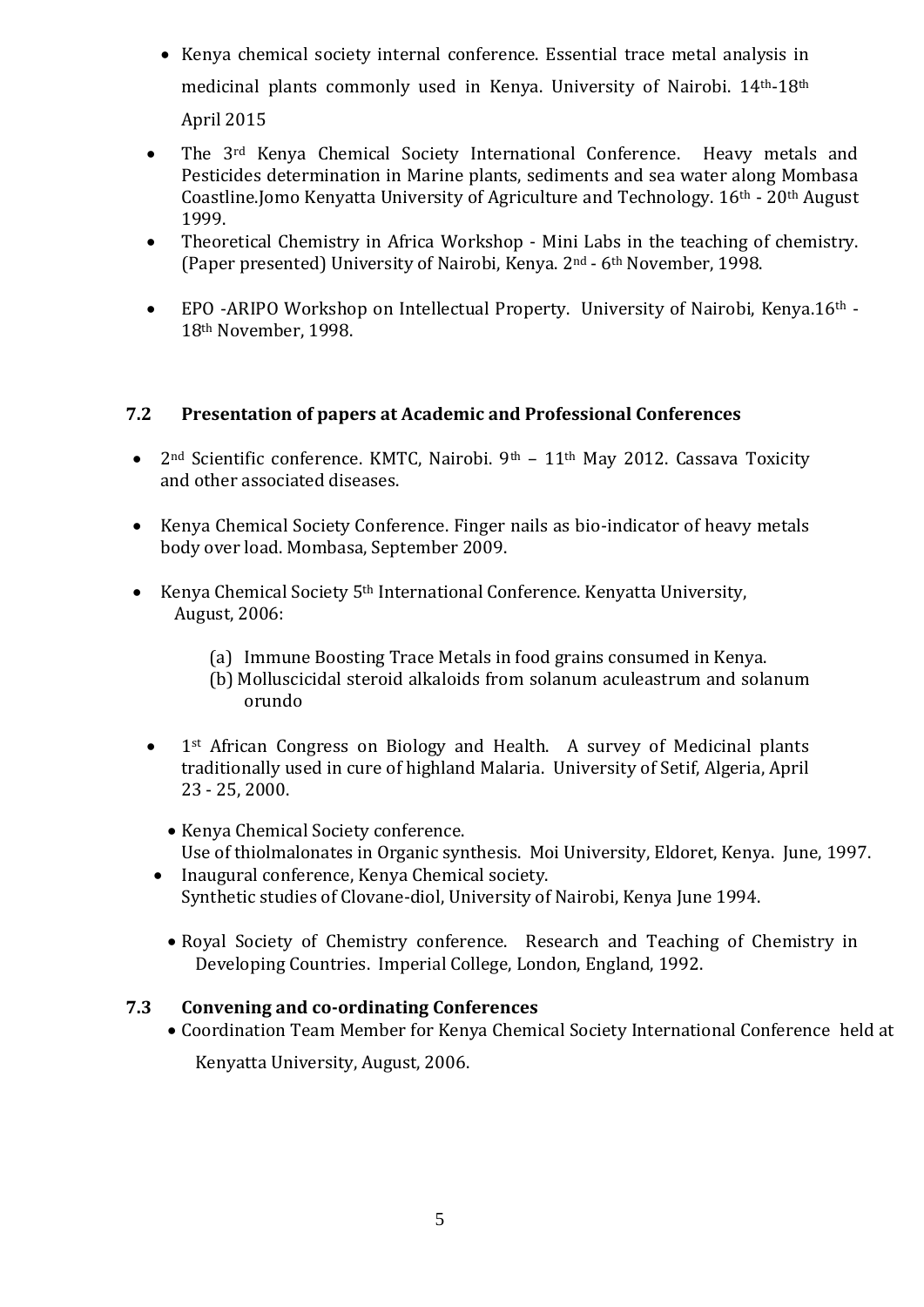## **8.0. RESEARCH AND PUBLICATIONS**

## **8.1Articles in Refereed International Journals/with students/joint**

- Alice S. Kiplangat, Henry Mwangi, Sauda Swaleh and Wilson M. Njue\* (2021). Arsenic Contamination in Water from Selected Boreholes in Nairobi City County, Kenya. *European Journal of Advanced Chemistry Research, Vol. 2/issue 2: 1-6, DOI: [http://dx.doi.org/10.24018/ejchem.2021.2.2.50](http://dx.doi.org/10.24018/ejchem.2021.2.2.5)*
- Peninnah Mueni Mulwa, Wilson Njue<sup>\*</sup>, and Margaret Ng'ang'a (2020). Assessment of L-Citrulline, L-Arginine and L-Glutamic Acid Content in Selected Fruits, Vegetables, Seeds, and Nuts Sold in Markets in Nairobi City County, Kenya. *EJFOOD, European Journal ofAgriculture and Food Sciences Vol. 2, No. 5: 1-6; DOI: http://dx.doi.org/10.24018/ejfood.2020.2.5.100*
- Wilson Njue\* , Jackson Kilonzo Kithokoi, Sauda Swaleh, Jane Mburu, Henry Mwangi (2020). Green ultrasonic synthesis, characterization and antibacterial activity of Silver and Gold Nanoparticles mediated by *Ganoderma lucidum* extract. *Journal of Applied Chemistry Material Science & Engineering Research,Vol.4 (2): 1-7;* **ISSN: 2689–1204**
- Wilson Njue\*, Jackson Kilonzo Kithokoi, Jane Mburu, Henry Mwangi, Sauda Swaleh (2020). Green Sonochemical Synthesis of Silver NanoparticlesUsing *Adansonia Digitata*  Leaves Extract andEvaluation of Their Antibacterial Potential**.** *European Journal of Advanced Chemistry Research,Vol.(2): 41-45, DOI: <http://dx.doi.org/10.24018/ejchem.2020.1.2.5>*
- Lucy Akinyi Aduda, Henry Mwangi, Sauda Swaleh and Wilson M Njue\*(2019). Assessment of Potential Human Exposure to Arsenic in Imported and Locally Produced Rice in Kenya. **EC Nutrition 14.11 (2019): 86-95.**
- Kithokoi J. Kilonzo<sup>1</sup>, Lawrence Ochoo<sup>2</sup>, John M. Maingi<sup>3</sup>, Sauda Swaleh<sup>1</sup>, Wilson M. Njue<sup>1</sup>\*(2019). Green Sonochemical Biosynthesis of Silver Nanoparticles Using *Brideria mycrantha bark extract* and Their Antibacterial Activity. **African Journal of Pure and Applied Chemistry, Vol. 13(3): 34-42; ISSN: 1996 – 0840**
- Belinda Nasike Siangu<sup>1</sup>, Swaleh Sauda<sup>1</sup>, Mwonjoria Kingori John<sup>2</sup> and Wilson Mbiti Njue<sup>1</sup>\*(2019). Antioxidant activity, total phenolic and flavonoid content of selected Kenyan medicinal plants, sea algae and medicinal wild mushrooms.**African Journal of Pure and Applied Chemistry, Vol. 13(3): 43-48; ISSN: 1996 – 0840**
- Kithokoi J. Kilonzo, Lawrence Ochoo, Henry Mwangi, John M. Maingi, Sauda Swaleh, Wilson M. Njue\*(2018). Ultrasound Irradiated Synthesis of Silver Nanoparticles Using *Warbugia ugandensis* Stem Bark Extract and Their Potential As Antibacterial Agents. **International Journal of Scientific Research and Innovative Technology, Vol.5 No.10: 59-75; ISSN: 2313 - 3759**
- Kithokoi J. Kilonzo, Lawrence Ochoo, John M. Maingi, Sauda Swaleh, Wilson M. Njue\*(2018). Sonochemical Biosynthesis of Silver Nanoparticles Using *Brideria mycrantha* and Their Antibacterial Activity. **European International Journal of Science and Technology, Vol.7 No.9: 1-10; ISSN: 2304 - 9693**
- Kithokoi J. Kilonzo, Lawrence Ochoo, John M. Maingi, Sauda Swaleh, Wilson M. Njue\*(2018). Ultrasonic Synthesis of Silver Nanoparticles Mediated by *Prunus africana*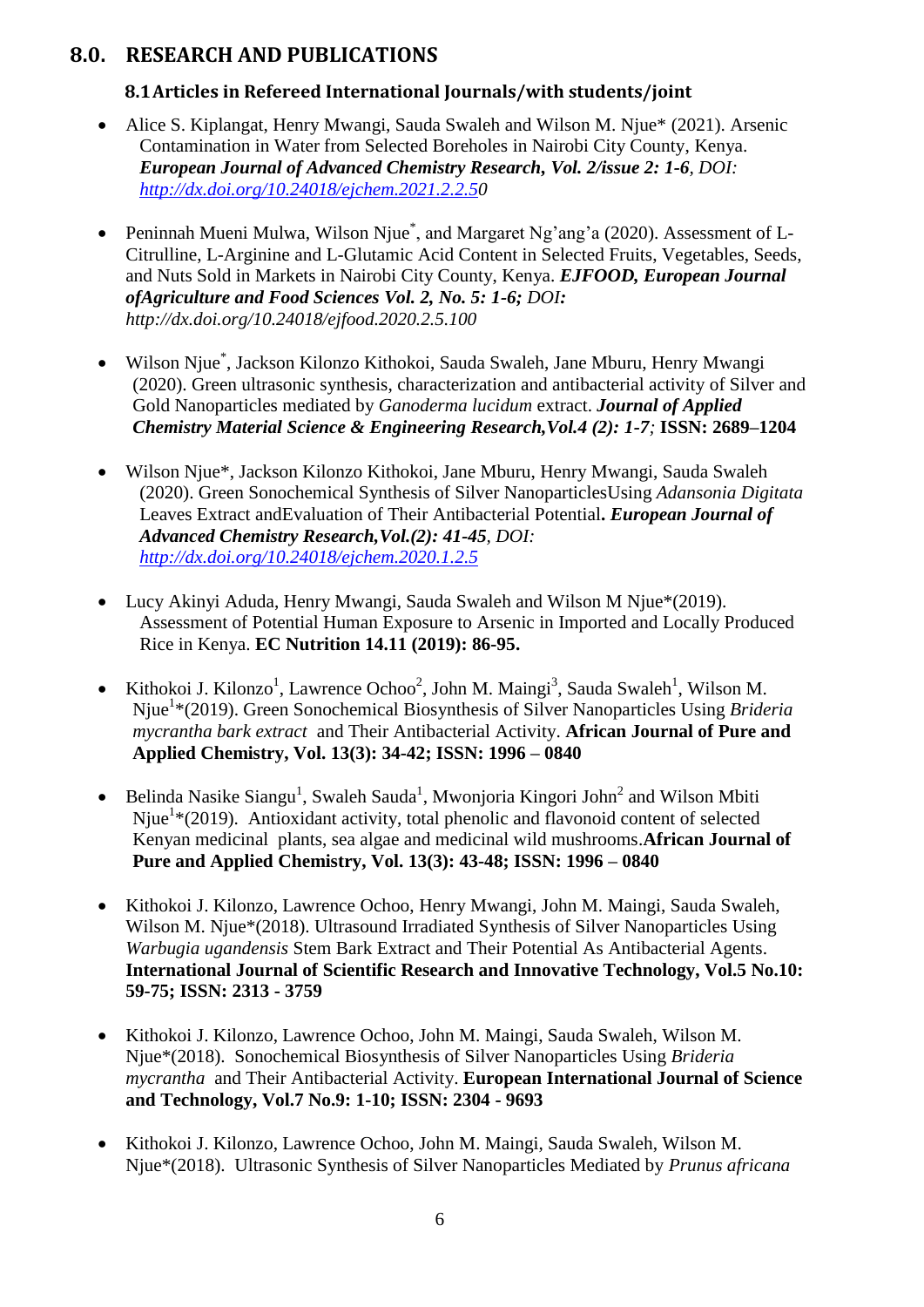Plant Extracts and Their Antibacterial Activity. **International Journal of Nano and Material Sciences, 7(1): 43 – 56; ISSN: 2166 - 0182**

- Peter K. Karoki<sup>1</sup>, Wilson M. Njue<sup>1\*</sup>, Sauda Swaleh<sup>1</sup>, Ezekiel K. Njoroge & Cecilia W. Kathurima<sup>2</sup> (2018).Determination of Levels of Ochratoxin A in Selected Cereal Grains Flour, Baked Wheat Bread and Finger Millet Brew Retailed in Market Outlets in Nairobi County, Kenya. **International Journal of Food Nutrition and Safety, 9(1): 49-58; ISSN:2165- 896X**
- Peter K. Karoki<sup>1</sup>, Wilson M. Njue<sup>1\*</sup>, Sauda Swaleh<sup>1</sup>, Ezekiel K. Njoroge & Cecilia W. Kathurima<sup>2</sup>. (2018).Determination of Ochratoxin A in selected Cereal Grains Retailed in Nairobi County, Kenya. **Journal of Food Research; Vol. 7, No. 5 79-85; ISSN 1927- 0887 E-ISSN 1927-0895**
- Henry M Mwangi<sup>1</sup> \*, Wilson M Njue<sup>1</sup>, Martin O Onani<sup>2</sup>, Ntevheleni Thovhoghi<sup>3</sup> and Wilfred T Mabusela<sup>2,4</sup>. (2017). Phlorotannins and a sterol isolated from a brown alga Ecklonia maxima, and their cytotoxic activity against selected cancer cell lines HeLa, H157 and MCF7. **Interdiscip J Chem. Vol. 2(2) 1-6, ISSN: 2398-7537**
- Wilson M. Njue. Ruth Wanjau. Njenga I. Kariuki. (2016). Analysis of Trace Elements by EDXRF in Selected Medicinal Plants used in Kenya. **International Journal of Science & Techknowledge**.**Vol. 4(1) 1-4 , (ISSN 2321- 919X).**
- Muchemi G.N, Wanjau R.N., Murungi I.J, Njue W.M<sup>\*</sup>. (2015). Assessment of essential trace elements in selected food grains, herbal spices and seeds commonly used in Kenya. African Journal of Food Science. **Vol. 9(8). pp 441-447, ISSN. 1996-0794.**
- .Ngugi M P, Njagi M J, Kibiti M C, Ngeranwa J N. Njagi N M , Njue M.W,Gathumbi K.P.(2015).Hypoglycemic effects of Helichrysum odorassitinum in alloxan induced diabetic mice. **The journal phytopharmacology. 4(1) : 30 - 33**
- Ngugi M P, Njagi M J, Kibiti M C, Ngeranwa J N. Njagi N M , Njue M W, Gathumbi K.P. ( 2012). Herbal Management of Diabetes mellitus: an expanding research avenue**. International journal of current pharmaceutical research. Vol. 5 No.2 , 1- 4, ISSN- 0975 – 7066.**
- Njue W M. Mburu F. Swaleh S. (2011). Cassava Food Poisoning in Eastern Province, Kenya. **Cassava Cyanide Diseases Neurolathyrism Network (CCDN). No. 18 1- 2.**
- Ngugi M. P. .Murugi N.J, Kibiti M.C, Ngeranwa J.J, Njue M.W, Njagi N.E, , Gathumbi K.P.(2011). Hypoglycemic Activity of some Kenyan plants traditionally used to manage Diabetes Mellitus in Eastern Province, Kenya. **J. Diabetes Metab. 2 :8 : 156. ISSN: 2155 - 6156**
- Farridah H. Were, Njue Wilson, Jane Murungi, Ruth Wanjau. (2008). Use of human nails as bio- indicators of heavy metals environmental exposure among school age children in Kenya. **Sci Total Environ. 393 (2 -3) 576 -584, ISSN 0048 -1697.**
- Farridah Hussein Were, Wilson M., Njue Jane Murungi and Ruth Wanjau. (2009). Comparison of some essential and heavy metals in the toenails and fingernails of school age children in Kenya. **Bull, Chem, Soc. 23(1), 117 -122.**
- C.E Johnson, F. Oladeinde, A.M Kinyua J.M Makinde, W.M. Njue, G.N. Kamau, W. M. Kofi -Tsekpo (2008).Comparative Assessment of Total Phenolic Content in selected Medicinal plants. **Niger J, Nat. Prod. Med. 12 :40.**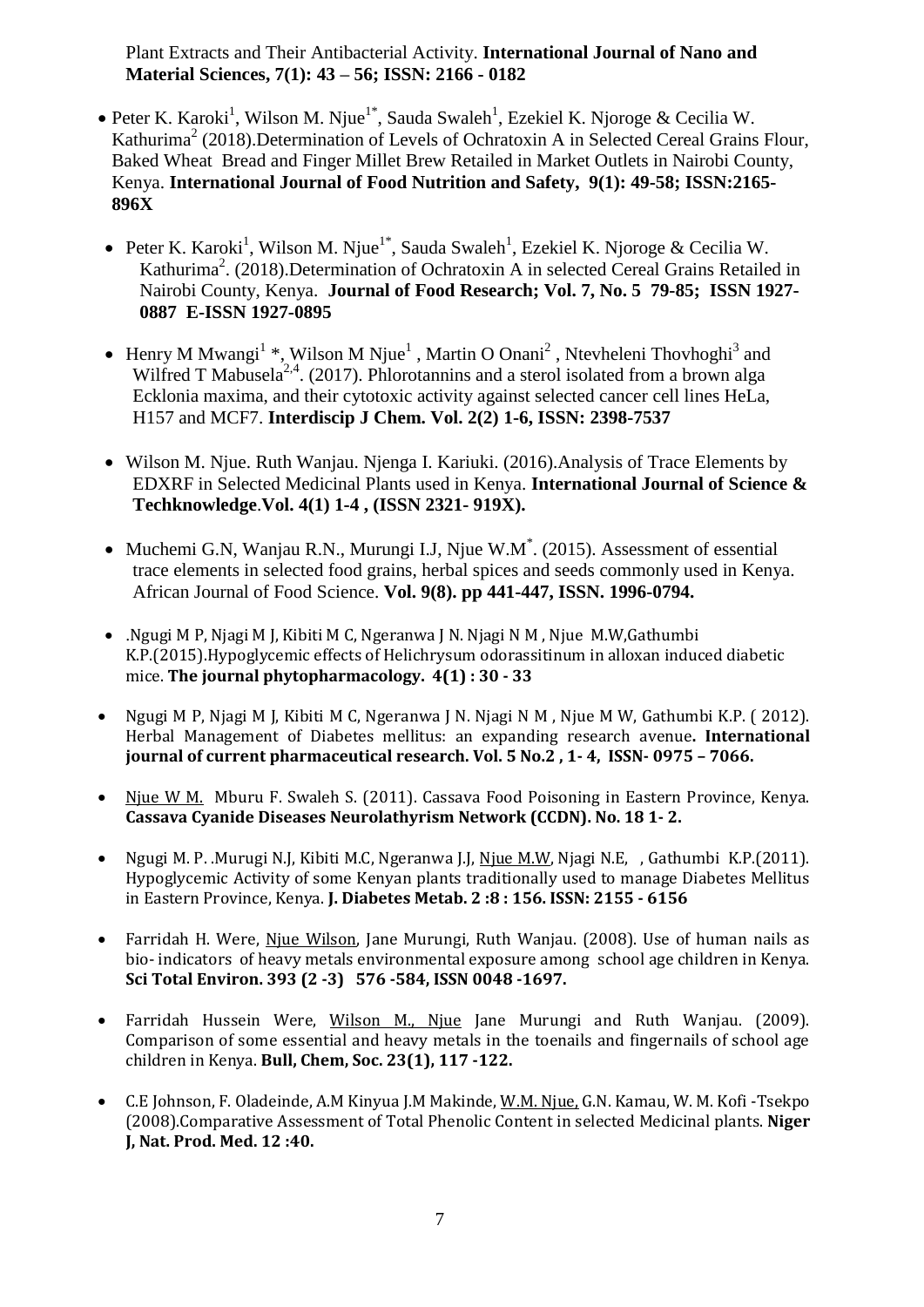- F. W. Muregi, S. C.Chabbra W.M. Njue. E. N. M. Njagi, C. Langa't Thoruwa, I. O. Ndiege (2004). Anti-plamodial Activity of some Kenyan medicinal plant extracts singly and in combination with Chloroquine. **Phytotheraphy Research 18 379 – 384.**
- Bor S.K Simbauni J.A, Oyugi M.P, Njue W.M, Chhabra, S.C. (2007). Organo-chlorine residues in tissues of marine fauna along the coast of Kenya Mombasa Island.**Bulletin of Chemical Society of Ethiopia. Volume 21, Number 1, April 2007. Pp 145-149.**
- Festus M. Tolo, Geofrey M. Rukangu, Faith W. Muli, Eliud N.M Njagi, Wilson Njue, Kauko Kumon, Kofi – Tsepo (2006). Anti-viral activity of extracts of a Kenyan medicinal plant Carissa Edulis against herpes simplex virus. **Journal of Ethnopharmacology 104, 92 - 99**
- Mildred P. Oyugi, Summesh c. Chhabra, Wilson M.Njue and Anthony M. Kinyua (2003). Heavy metals and Pesticides in Marine Sediment, sea water and sea plants along the Kenya - Mombasa Coastline. **Journal of Trace and Microprobe Techniques No. 21, No.1, pp. 147 - 159.**
- Alphonse W. Wanyonyi, Sumesh. Chhabra, Gerald Mkojo, Wilson Njue, Paul K. Tarus, (2003) molluscicidal and antimicrobial activity of solanum aculeastrum. **Fitoterapia 74, 298-301.**
- F.W. Muregi, S.C. Chhabra, E.N.M.Njagi, C.Lang'at-Thoruwa, W.N.Njue, I.O. Ndiege (2003). In vitro antiplasmodial activity of some plants used in Kisii, Kenya against Malaria and their chloroquine potentiative effects. **Journal of Ethnopharmacology 84 235 - 239.**
- Alphonse W. Wanyonyi, Sumesh C. Chhabra, Gerald Mkoji, Udo Eilert, Wilson M. Njue(2002), **Bioactive steroidal alkaloid glycosides from Selanum aculeastrum. Phytochemistry 59 79 - 84.**
- Kinyua, A.M. Thinguri M.T., Niue W. (1999). Determination of Heavy Metals and Sulphur in Waste Engine Oils. **Bulletin of Chemical Society of Ethiopia. 13(2), 99 - 104.** ISSN 1011 - 3294
- Njue W.N., H.J. Liu, P.N. Olley (1990) Photolabelling of Prostaglandin  $E_2$  receptor in cardiac sarcolemmnal vesicles: **FEBS Lett 265, 117 - 120..**
- Kinyua A.M., Njue W (1995). Rice Husks Ash and its use as a Pozzolana **A Kenyan Experience. Talanta, 42(1) 1491 - 1493.**
- Njue W.M. Liu H.J.(1990) Synthetic Studies of a Sesquiterpene clovane-2β,9α-diol. **Can.J.Chem. 68, 549 - 556.**

### **Local Journals/Kenyan**

- Nyachoti S. K. Niue W. M. Murungi J. I. Wanjau R .N. (2011). Use of Urine as Biological Indicator of cyanide exposure among smokers in Kenya. **Journal of Kenya Chemical Society, ISSN 1811- 5934. Vol. 6 No 1.**
- Muchemi G. Njue W.M Wanjau R Murungi I J. (2007) immune boosting trace elements in selected food grains grown in Kenya. **Journal of Kenya chem. society. Vol.4 No.2. 27 – 32, JKCS- ISSN 1811 – 5934.**
- Njue, W.M., Kinyua A.M., Thing'uri, M.T. (2004). Energy potential of waste oils fcal automobiles and fish processing industries. **Journal of Kenya Chemical Society. No.1 Vol.1 25- 28, ISSN 1811 - 5934**
- Bor S.K., Simbauni J, Kinyua A.M., Njue W.M., Chhabra S.C.(2004) Heavy Metal Contaminants in tissues of Marine fauna along the Coast of Mombasa Island -Kenya. **East African Journal of Physical Sciences 5(2) 61 – 68**, ISSN 1729 - 5106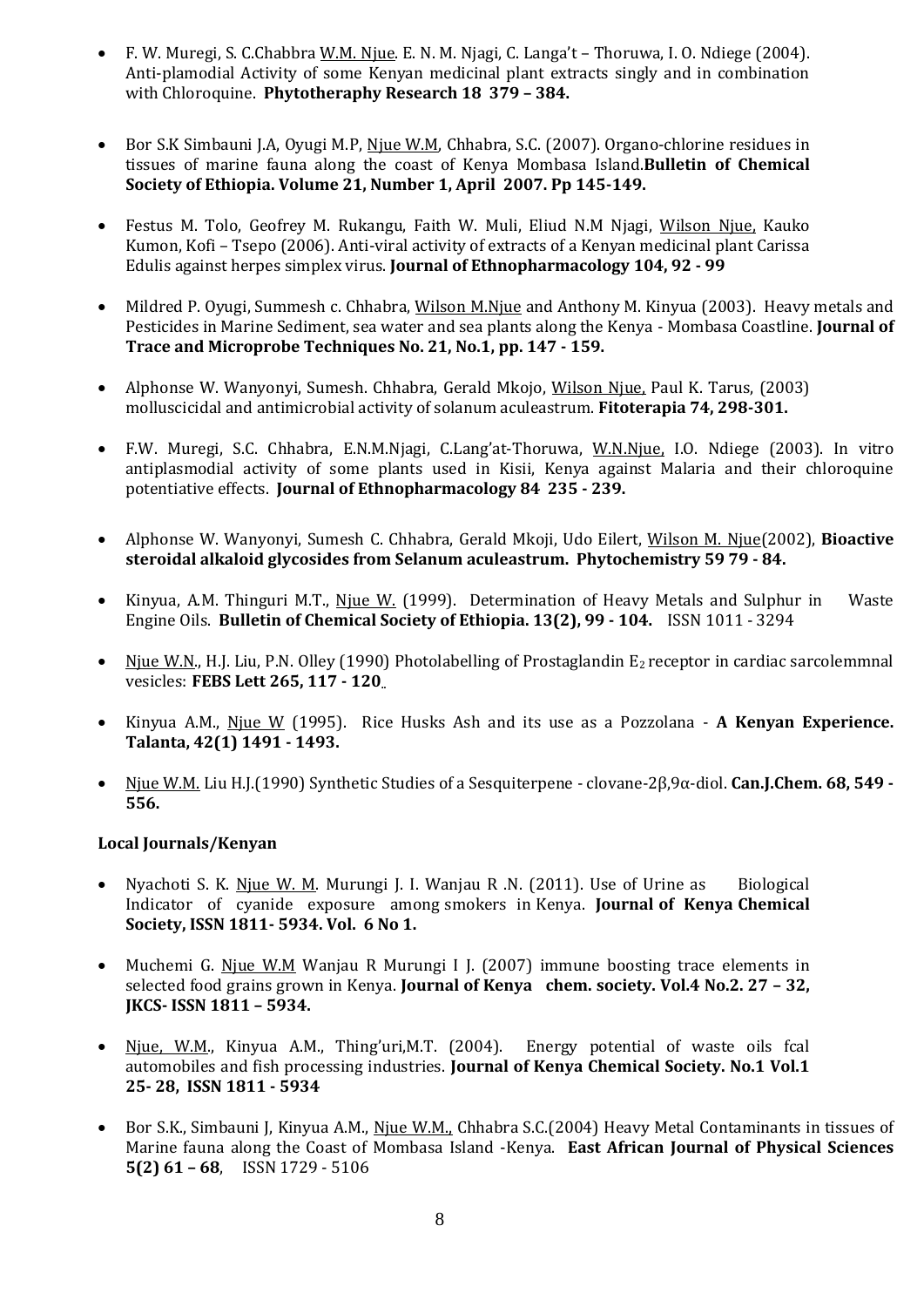- J. Kiptoo, W.Njue,J.Mburu, A. Gachanja (2002) Levels of caffeine and total polyphenols in Kenyan Coffee pulp. **East African Journal of Physical Sciences 4(1) 29 – 40** ISSN 179 - 5106
- Njue W.M.,Gitu L.M. (1999). Aflatoxins in Animal Feeds. **East African Journal of Physical Sciences 1(2) 59 – 66** ISSN 1729 - 5106
- M.Njuguna, W.M. Njue (1999) Determination of Volatile Impurities in Alcoholic Brews by GC. **International Journal of Biochemiphysics. 8(1&2), 28 - 31.**
- Njue W.M. Gitu L.M. (1998). Determination of Aflatoxin  $B_1$  in Animal Fees by Voltametric technique. **International Journal of Biochemiphysics Vol. 6 & 7 (1 &2) 24 - 27**
- Njue W.M., Gitu L.M. Kaberia Njue W.(1996)Determination of Aflatoxins  $B_1$  and  $M_1$  in Animal Feeds and Liquid Milk using Thin Layer Chromatography. **International Journal of Biochemiphysics, Vol. 5 No. (1&2) 11 - 14.**
- Njue W.M. and Liu H.J. (1991). An efficient approach to B-hydroxy propionates and acrylates from thiolmalonates. **International Journal of Biochemiphysics, 1(2) 21 - 24.**

### **8.3 Books and Manuals**

- Computations used in University Chemistry. Kenyatta University Library.
- Work Book on Infrared Spectral Interpretation.

### **9.0 Networking and Collaboration with External Organizations**

- 2011 and 2012 Organised and oversaw visits to Kitui Campus by students from Oklahoma State University, USA.
- 2005 Present Member and Project Partner, Kenya Medicinal Plants, Morgan State University Centre for Complimentary and Alternative medicine
- 1999 Curriculum Development for Science Degree Programs for Kigali Institute of Education

### **10.0 External and Internal Grants**

- 2017 Vice Chancellors research award, Ksh.820,000.00. Plant mediated Biosynthesis of novel metal nanoparticles and their anti-microbial activity.
- 2007: Awarded Ksh. 500,000/. Research Grant by Vice Chancellor, Kenyatta University together with Dr. Sauda Swaleh and Dr. Richard Musau on "Evaluation of anti-microbial efficacy of medicinal plants traditionally used in control of infectious diseases.
- 2007: Awarded Ksh. 500,000/= Vice Chancellor's Research Grant together with Dr. Ruth Wanjau, Dr. J. Murungi on "Use of Chicken Feathers as a fertilizer".
- 2002: Awarded Ksh. 500,000/= Vice Chancellor's Research Grant together with Dr. I. Ndiege, Dr. C. Lang'at, Prof. A. Orago and Dr. E.N. Njagi on " Exploration of some Kenyan medicinal plants for novel anti-malarial drugs".
- 1998: Vice Chancellor's Research Grant Award Ksh. 500,000
- 1996: Vice Chancellor's 1996 Research Grant Ksh. 500,000.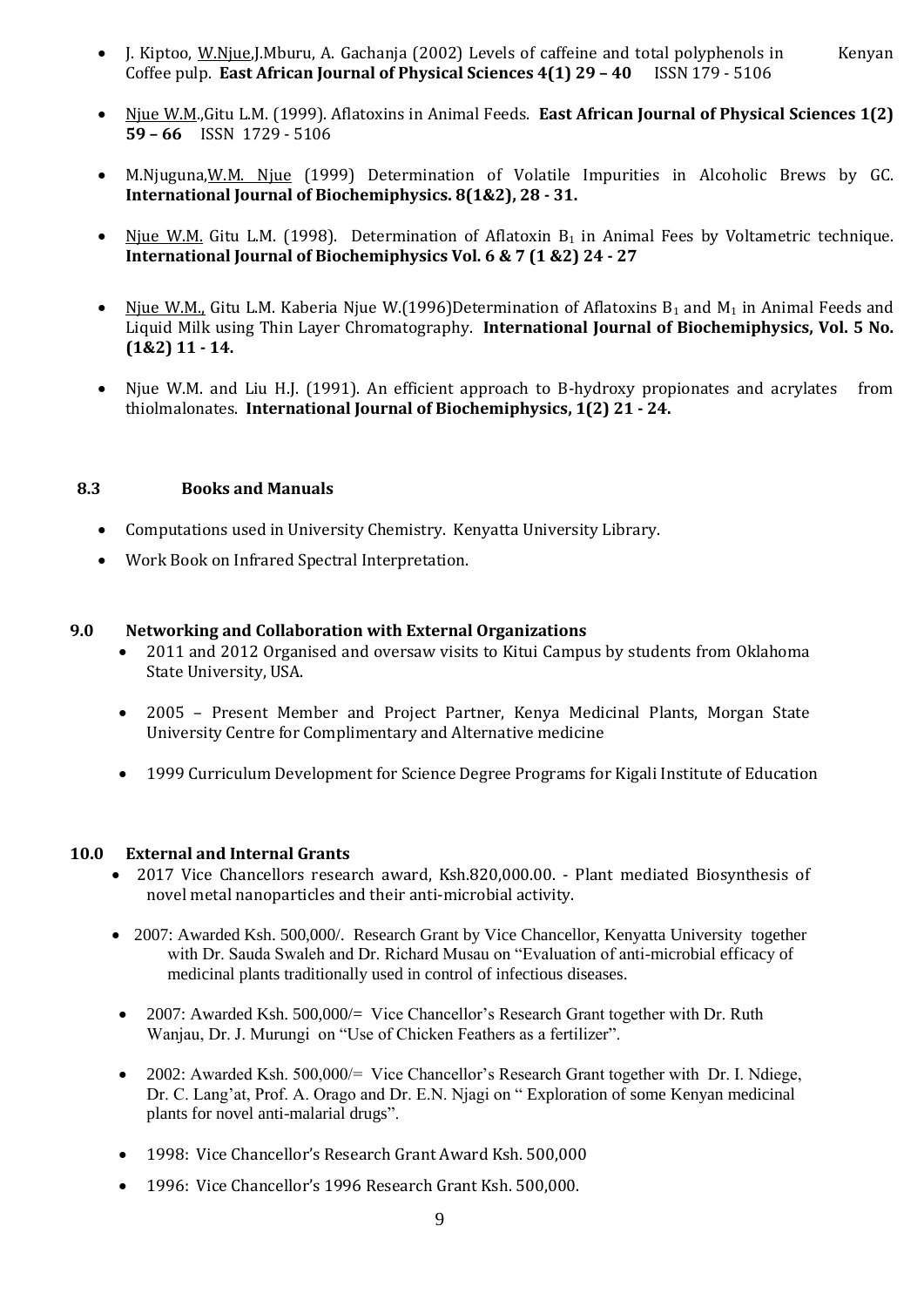### **11.0 LOCAL, REGIONAL AND INTERNATIONAL APPOINTMENTS**

### **11.1External Examiner**

- June 2003 M.Sc. Thesis, Jomo Kenyatta University of Agriculture and Technology Chemistry Dept.
- Sept. 2002 M.Sc. Thesis, University of Nairobi, Institute of Nuclear Science

### **11.2 Review of Professional Periodicals**

- 2018 Reviewer, European Journal of Nutrition and Food Safety
- 2011 *Reviewer, Environmental Toxicology and chemistry international journal*
- 2011 *Reviewer, Polish Journal of Environmental studies*

**11.3**April 2005 Guest Speaker at Eastern Province Science Congress

### **11.4. Appointment to Boards**

- 2007 Chairman, Vice-Chancellor's Committee on Streamlining of School Based Programmes.
- 2007 Member, Ad-Hoc Committee on Development of Policy on Short Courses.
- 2006 Chairman, SPAS, Ad-Hoc committee on Establishment Centre for indigenous natural products.
- 2006 2010 Non Senate representative to Council
- 2006 Member, University Catering and Accommodation Board.
- 2006 Chairman, VC's Committee on Review of Tuition Fee paid by Lecturers.

2005–2007 Member, Kenya Bureau of Standards Committee on Solvents and Industrial Chemicals.

- 1981 Present Academic Board Member, School of Pure & Applied Sciences
- 1994-1997 Member, Promotions & Appraisal Committee for non-teaching staff.
- 1996-200 Member, Chemistry Department Examinations Moderation Committee.
- 1997-2001 Member, University Training Committee
- !997- 2000 Departmental (Chemistry) Examination Officer
- 1992-1994 Chemistry Department's representative to the University library.
- 1995 2000 Member, University Drug Committee.
- 2003 2004 Board Member of Self-Sponsored Programmes (SSP)

### **12.0 AWARDS**

Vice Chancellor Research Award- Green Synthesis of Silver and gold nanoparticles and their anti bacterial activity Long and exemplary service award, Kenyatta Universitty Exemplary service award, Kenyatta University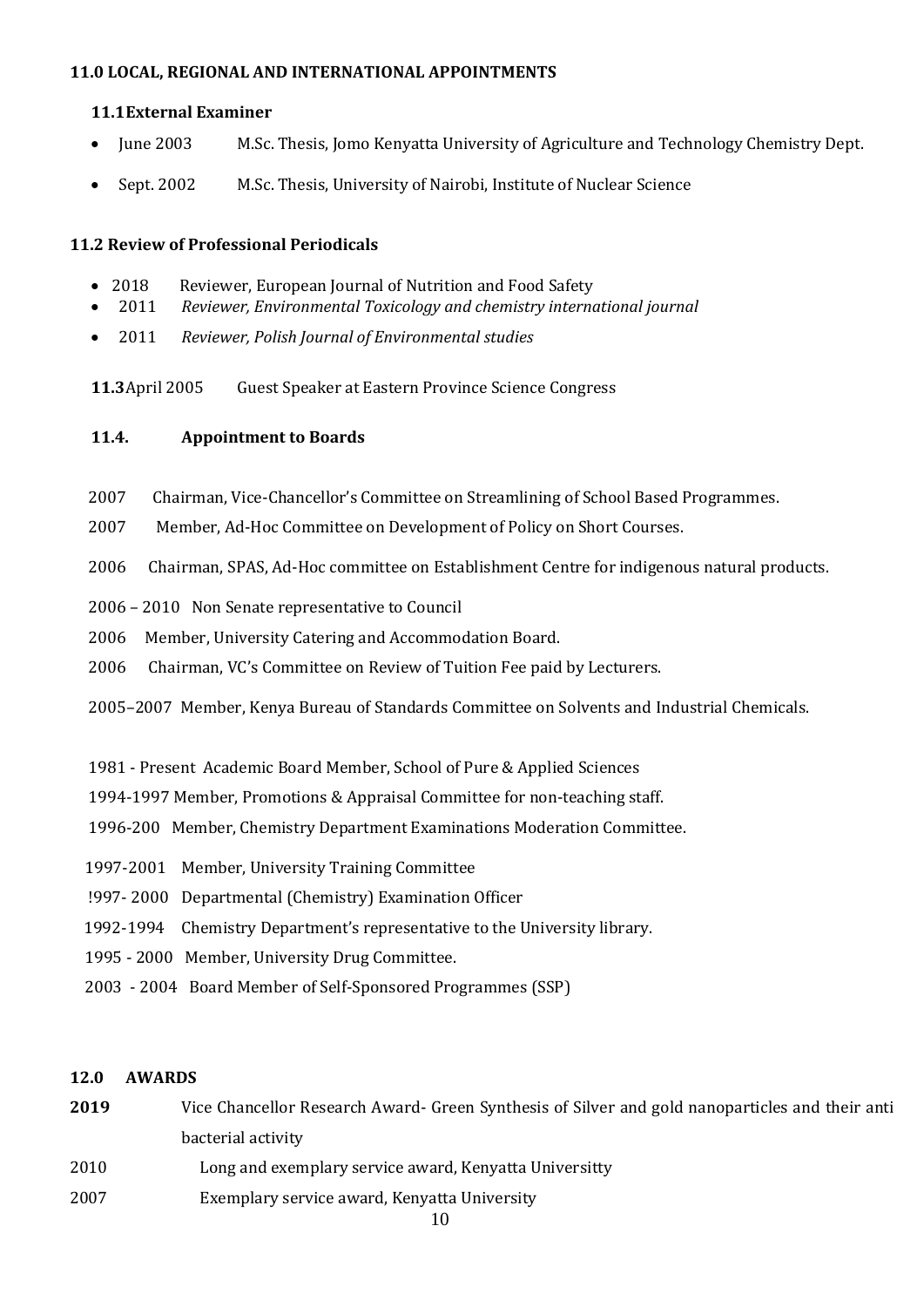- 2003 Vice Chancellors research award. 2002 Long and exemplary service award, Kenyatta University 1977 Mobil Award for best student in Chemistry, Kenyatta University 1977 Mobil Award for best student in Mathematics, Kenyatta University
- 1975 College Award for best student in Chemistry, Kenya Science Teachers College.
- 2000 Vice Chancellor's publication award.
- 1997 Vice Chancellor's Publication Award.

### **13.0 COMMUNITY OUTREACH**

- Overseeing the construction of toilets/bathroom facilities for newly established Police Station at Kwa Vonza near Kitui Campus.
- 2000- Present Member Board of Governors, Kamama Secondary School, Embu.
- 2003 Present Member Board of Governors, Kairuri, Secondary School Embu.
- Patron of Kenyatta University Embu Students Welfare Association

### **14.0 ACADEMIC LEADERSHIP**

2011 Chairman, Kitui Campus 5 year Strategic Plan

- 2008 Developed Kitui Campus Flier and Admissions Requirements Booklet
- 2007 Proposal for Establishment of Centre for Traditional Plant Medicine
- 2007 Proposal for Establishment of Bachelor of Science in Medicinal Chemistry
- 2005 Development of Bridging courses in Chemistry for Kenyatta University
- 2003 Development of Pre-University Program for Kenyatta University.

### **15.0 OTHERS**

### **15.1 Contribution to University Advancement/Donations**

- Initiated Pilot Project on Pig Keeping at minimal cost at Kitui Campus funded by Kenyatta University
- Obtained book donations for Kitui Campus Library from Teachers Without Borders, U.S.A. group
- Sourced Science laboratory equipment for Chemistry Department laboratory from University of Alberta, Canada.
- Sourced for laboratory equipment for Chemistry Department from University of Leeds, U.K.

### **15.2 Professional Membership**

- 1996 1998: Assistant Secretary, Kenya Chemical Society.
- 1996 Present Member, Kenya Chemical Society
- 1996 Present Editorial Board member, International Journal of Biochemiphysics.

1996 - Present Member, NAPRECA (Natural Products Research Network in Eastern and Central Africa).

### **15.3 Research Interests**

- Mycotoxins in Foods and animal feeds.
- Chemical and Ethnobotanical studies of some Kenyan medicinal plants traditionally and sustainably used in health care needs.
- Organic synthesis and reactions of natural products.